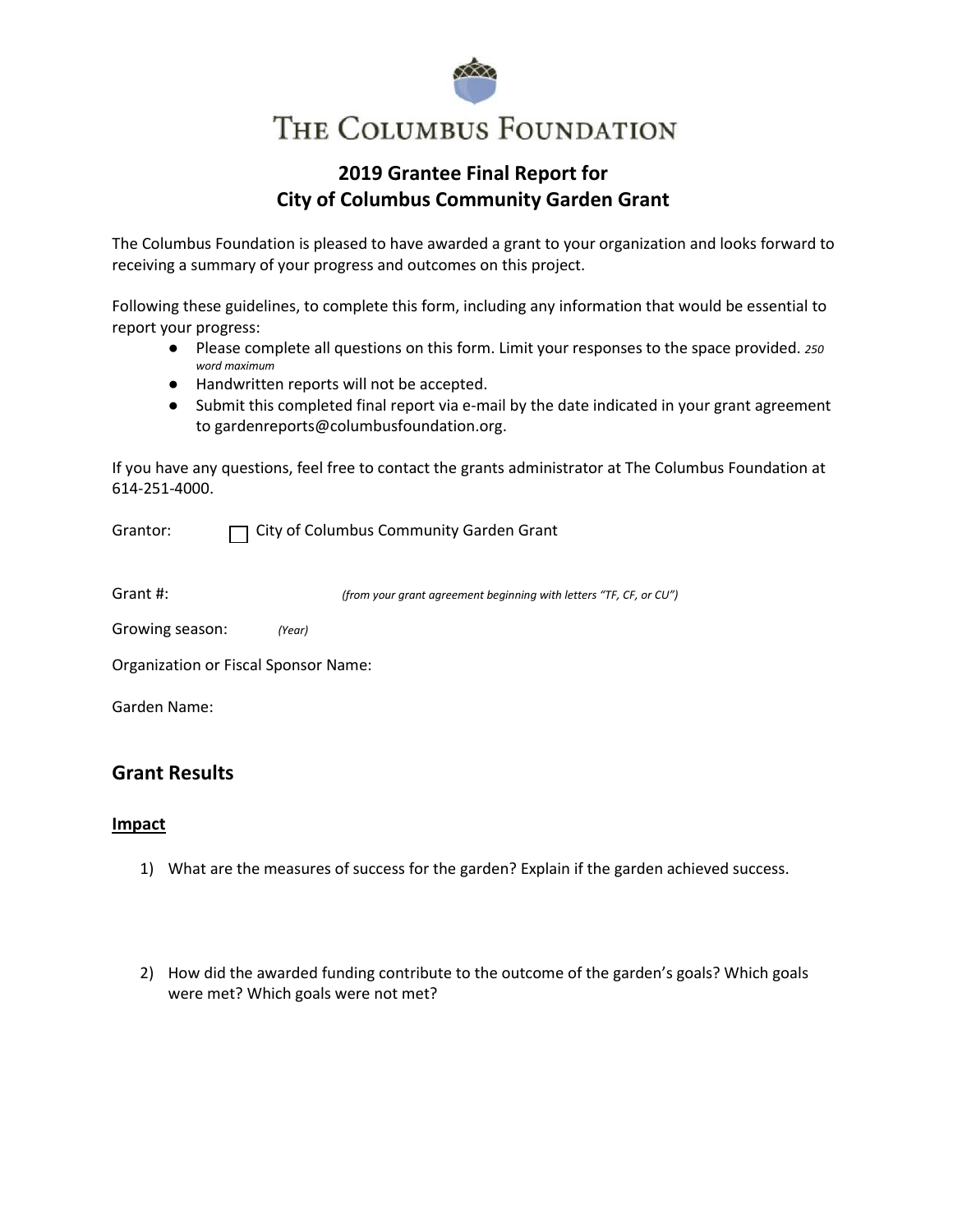- 3) How were those intended to benefit engaged in the garden activities? How did the funding benefit the target audience?
- 4) Were any learning opportunities or community events offered at the garden?
- 5) If youth were engaged in your project, how many did you work with in the garden?
- 6) What plants and how much of each were grown in the garden? How was the harvested produce distributed? If any was sold, what did the money go towards?

## **Capacity**

- 7) What training or professional development opportunities did the garden leader or volunteer group participate in? Explain if the activities were beneficial or not.
- 8) How did the organization **1) recruit 2) train and 3) retain** volunteers?
- 9) How many volunteers were active at the beginning of the project? How many volunteers remained committed through the end of the project?
- 10) What tasks and activities did volunteers participate? What other tasks, if any, would volunteers have been helpful to comfortably operate the garden?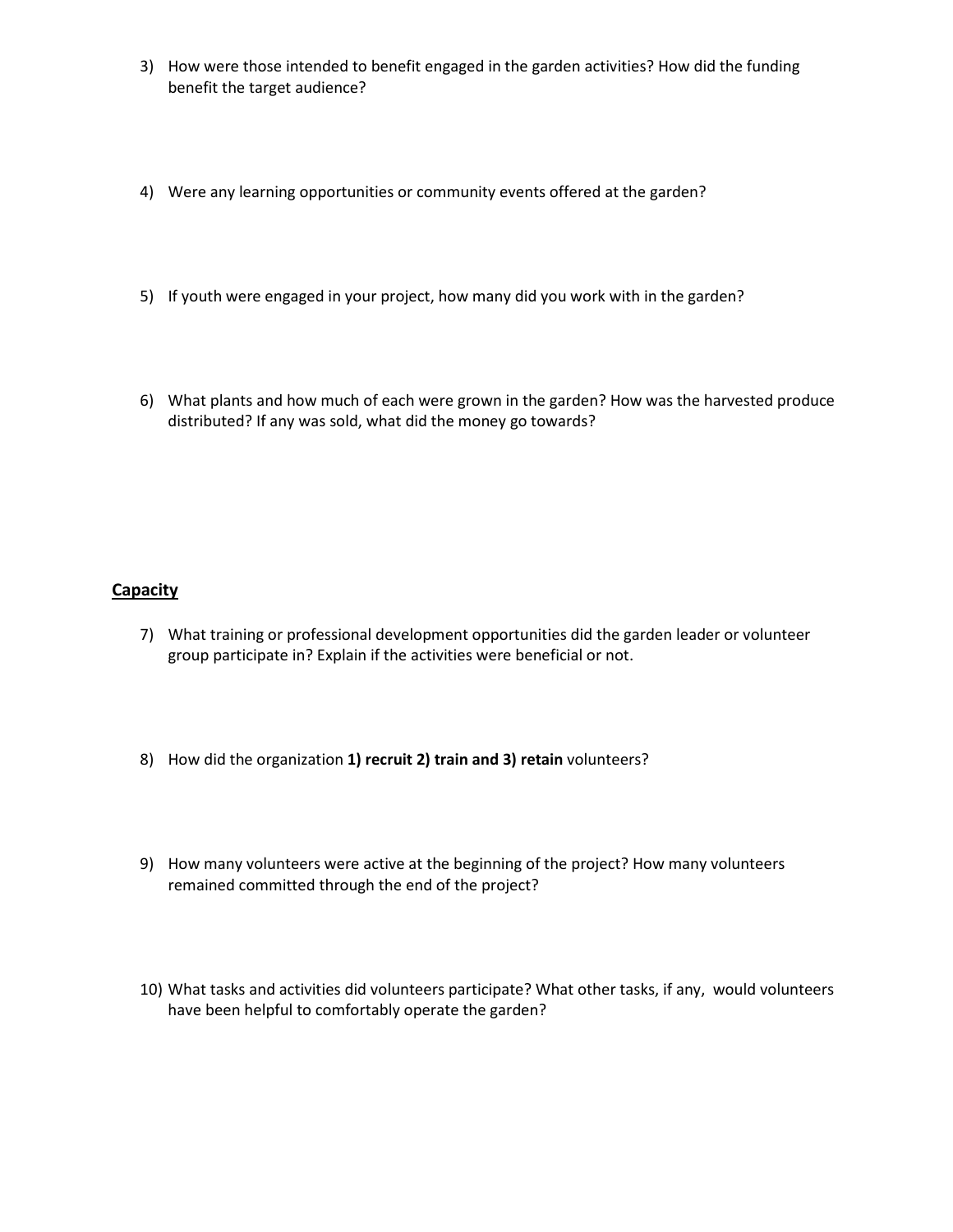## **Sustainability**

- 11) What resources other than this grant were used to sustain the garden and achieve its goals?
- 12) What improvements or expansion projects will be considered for the garden in the future? What resources are necessary to complete those projects?
- 13) Please share any recommended suggestions or improvements to the grant application and review process.
- 14) Please share any additional comments.